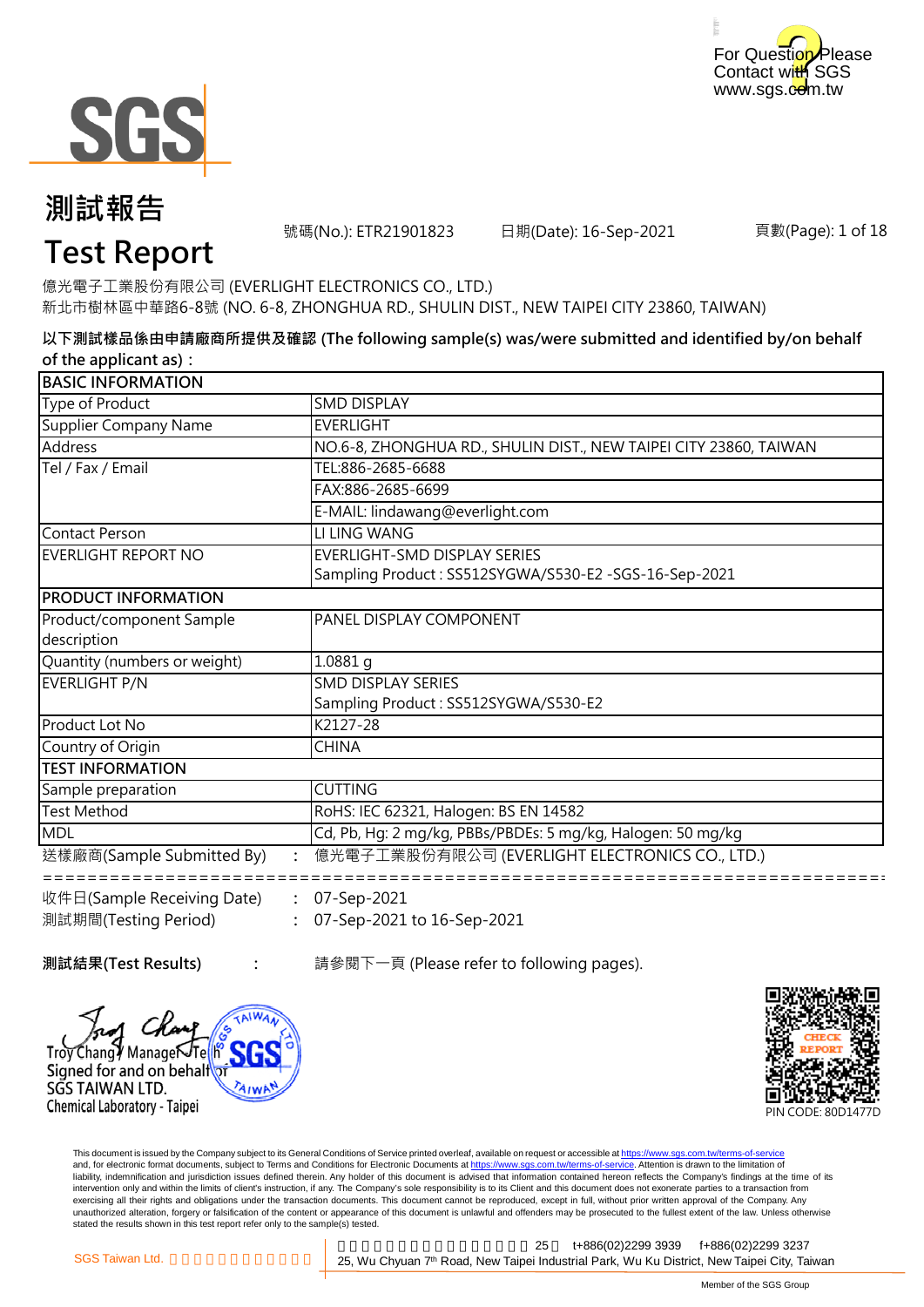

號碼(No.): ETR21901823 日期(Date): 16-Sep-2021 頁數(Page): 2 of 18

# **Test Report**

億光電子工業股份有限公司 (EVERLIGHT ELECTRONICS CO., LTD.) 新北市樹林區中華路6-8號 (NO. 6-8, ZHONGHUA RD., SHULIN DIST., NEW TAIPEI CITY 23860, TAIWAN)

- **:** (1) 依據客戶指定,參考RoHS 2011/65/EU Annex II及其修訂指令(EU) 2015/863測試 鎘、鉛、汞、六價鉻、多溴聯苯、多溴聯苯醚, DBP, BBP, DEHP, DIBP。 (As specified by client, with reference to RoHS 2011/65/EU Annex II and amending Directive (EU) 2015/863 to determine Cadmium, Lead, Mercury, Cr(VI), PBBs, PBDEs, DBP, BBP, DEHP, DIBP contents in the submitted sample(s).) **測試需求(Test Requested)**
	- (2) 依據客戶指定,測試 PAHs 及其他測項。 (As specified by client, to test PAHs and other item(s).)
- **結 論(Conclusion)**
- **:** (1) 根據客戶所提供的樣品,其鎘、鉛、汞、六價鉻、多溴聯苯、多溴聯苯醚, DBP, BBP, DEHP, DIBP的測試結果符合RoHS 2011/65/EU Annex II暨其修訂指令(EU) 2015/863之限值要求。 (Based on the performed tests on submitted sample(s), the test results of Cadmium, Lead, Mercury, Cr(VI), PBBs, PBDEs, DBP, BBP, DEHP, DIBP comply with the limits as set by RoHS Directive (EU) 2015/863 amending Annex II to Directive 2011/65/EU.)
	- (2) 根據客戶所提供的樣品,多環芳香烴測試結果符合德國產品安全委員會(AfPS) GS PAHs第 3 類 「其它產品」之限值要求。(Based upon the performed tests on the submitted sample(s), the test results of PAHs (15 items) comply with the limits of PAHs requirement (Category 3)「Other consumer products」 as set by German Committee on Product Safety (AfPS) GS PAHs.)

This document is issued by the Company subject to its General Conditions of Service printed overleaf, available on request or accessible at https://www.sgs.com.tw/terms-of-service and, for electronic format documents, subject to Terms and Conditions for Electronic Documents at https://www.sgs.com.tw/terms-of-service. Attention is drawn to the limitation of liability, indemnification and jurisdiction issues defined therein. Any holder of this document is advised that information contained hereon reflects the Company's findings at the time of its intervention only and within the limits of client's instruction, if any. The Company's sole responsibility is to its Client and this document does not exonerate parties to a transaction from exercising all their rights and obligations under the transaction documents. This document cannot be reproduced, except in full, without prior written approval of the Company. Any unauthorized alteration, forgery or falsification of the content or appearance of this document is unlawful and offenders may be prosecuted to the fullest extent of the law. Unless otherwise stated the results shown in this test report refer only to the sample(s) tested.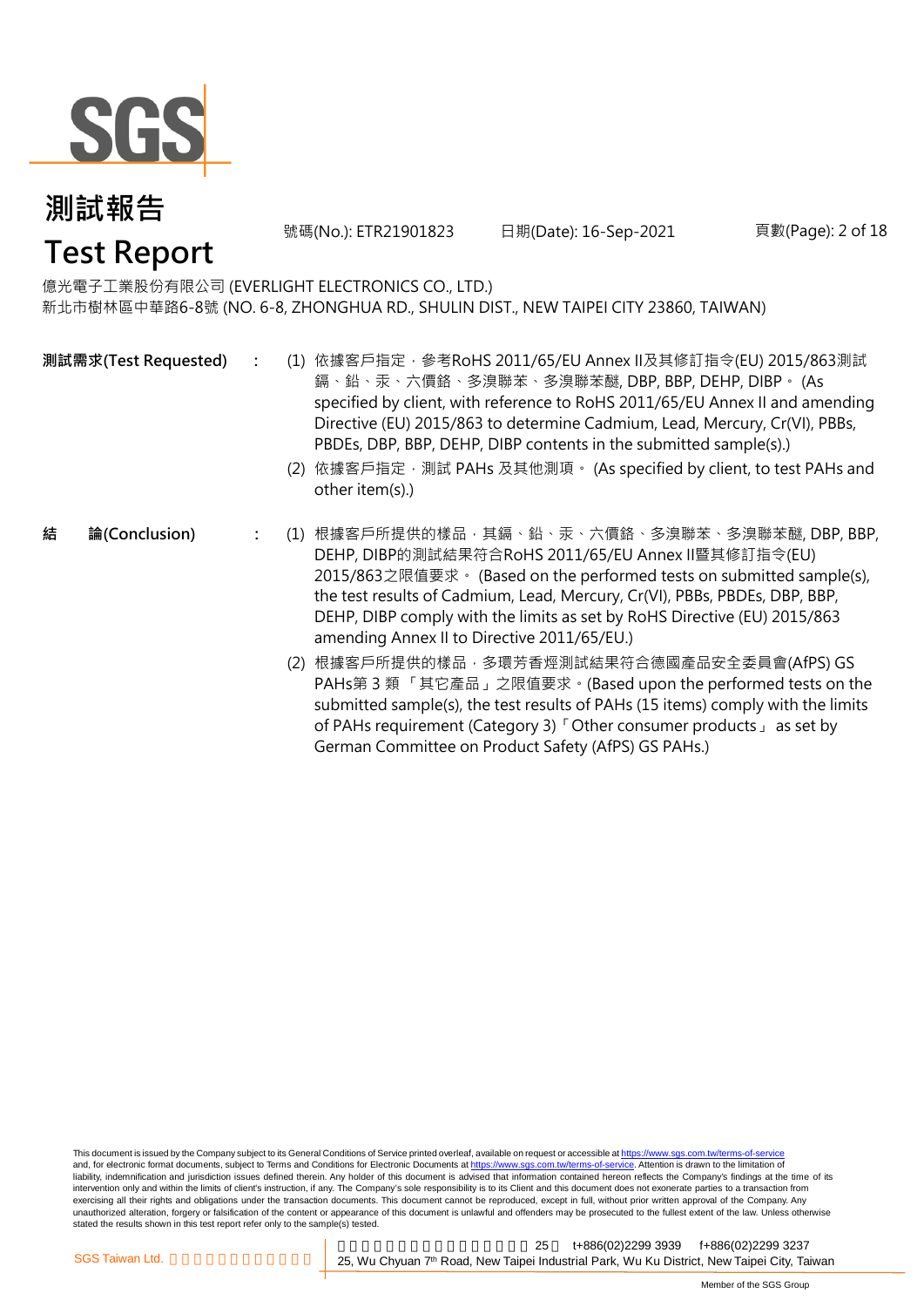

號碼(No.): ETR21901823 日期(Date): 16-Sep-2021 頁數(Page): 3 of 18

# **Test Report**

億光電子工業股份有限公司 (EVERLIGHT ELECTRONICS CO., LTD.) 新北市樹林區中華路6-8號 (NO. 6-8, ZHONGHUA RD., SHULIN DIST., NEW TAIPEI CITY 23860, TAIWAN)

### **測試部位敘述 (Test Part Description)**

- No.1 **:** 白色塑膠及其上灰色印刷、膠 (WHITE PLASTIC WITH GRAY PRINTED AND GLUE)
- No.2 **:** 黑色電路板及其上所有零件 (BLACK PCB AND ALL COMPONENTS ON IT)

### **測試結果 (Test Results)**

| 測試項目                                                             | 測試方法                                                                                                                                               | 單位     | <b>MDL</b>               | 結果<br>(Result) |      | 限值<br>(Limit)  |
|------------------------------------------------------------------|----------------------------------------------------------------------------------------------------------------------------------------------------|--------|--------------------------|----------------|------|----------------|
| (Test Items)                                                     | (Method)                                                                                                                                           | (Unit) |                          |                |      |                |
|                                                                  |                                                                                                                                                    |        |                          | No.1           | No.2 |                |
| 鎘 (Cd) (Cadmium (Cd)) (CAS No.:<br>7440-43-9)                    | 參考IEC 62321-5: 2013, 以感應耦合電<br>漿發射光譜儀分析。(With reference to                                                                                         | mg/kg  | $\overline{2}$           | n.d.           | n.d. | 100            |
| 鉛 (Pb) (Lead (Pb)) (CAS No.: 7439-92-<br>1)                      | IEC 62321-5: 2013, analysis was<br>performed by ICP-OES.)                                                                                          | mg/kg  | $\overline{2}$           | n.d.           | 11.5 | 1000           |
| 汞 (Hg) (Mercury (Hg)) (CAS No.: 7439-<br>$97-6$                  | 參考IEC 62321-4: 2013+ AMD1: 2017<br>·以感應耦合電漿發射光譜儀分析。<br>(With reference to IEC 62321-4:<br>2013+ AMD1: 2017, analysis was<br>performed by ICP-OES.) | mg/kg  | $\overline{2}$           | n.d.           | n.d. | 1000           |
| 六價鉻 Cr(VI) (Hexavalent Chromium<br>Cr(VI)) (CAS No.: 18540-29-9) | 參考IEC 62321-7-2: 2017, 以紫外光-<br>可見光分光光度計分析。(With<br>reference to IEC 62321-7-2: 2017,<br>analysis was performed by UV-VIS.)                        | mg/kg  | 8                        | n.d.           | n.d. | 1000           |
| ·溴聯苯 (Monobromobiphenyl)                                         |                                                                                                                                                    | mg/kg  | 5                        | n.d.           | n.d. |                |
| 澳聯苯 (Dibromobiphenyl)                                            |                                                                                                                                                    | mg/kg  | 5                        | n.d.           | n.d. |                |
| 三溴聯苯 (Tribromobiphenyl)                                          |                                                                                                                                                    | mg/kg  | 5                        | n.d.           | n.d. |                |
| 四溴聯苯 (Tetrabromobiphenyl)                                        |                                                                                                                                                    | mg/kg  | 5                        | n.d.           | n.d. | $\blacksquare$ |
| 五溴聯苯 (Pentabromobiphenyl)                                        | 參考IEC 62321-6: 2015, 以氣相層析儀                                                                                                                        | mg/kg  | $\overline{5}$           | n.d.           | n.d. |                |
| 六溴聯苯 (Hexabromobiphenyl)                                         | /質譜儀分析。(With reference to IEC<br>62321-6: 2015, analysis was                                                                                       | mg/kg  | $\overline{5}$           | n.d.           | n.d. |                |
| 七溴聯苯 (Heptabromobiphenyl)                                        | performed by GC/MS.)                                                                                                                               | mg/kg  | 5                        | n.d.           | n.d. | $\equiv$       |
| 八溴聯苯 (Octabromobiphenyl)                                         |                                                                                                                                                    | mg/kg  | 5                        | n.d.           | n.d. | $\overline{a}$ |
| 九溴聯苯 (Nonabromobiphenyl)                                         |                                                                                                                                                    | mg/kg  | 5                        | n.d.           | n.d. |                |
| 十溴聯苯 (Decabromobiphenyl)                                         |                                                                                                                                                    | mg/kg  | 5                        | n.d.           | n.d. |                |
| 多溴聯苯總和 (Sum of PBBs)                                             |                                                                                                                                                    | mg/kg  | $\overline{\phantom{m}}$ | n.d.           | n.d. | 1000           |

This document is issued by the Company subject to its General Conditions of Service printed overleaf, available on request or accessible at https://www.sgs.com.tw/terms-of-service and, for electronic format documents, subject to Terms and Conditions for Electronic Documents at https://www.sgs.com.tw/terms-of-service. Attention is drawn to the limitation of liability, indemnification and jurisdiction issues defined therein. Any holder of this document is advised that information contained hereon reflects the Company's findings at the time of its intervention only and within the limits of client's instruction, if any. The Company's sole responsibility is to its Client and this document does not exonerate parties to a transaction from exercising all their rights and obligations under the transaction documents. This document cannot be reproduced, except in full, without prior written approval of the Company. Any<br>unauthorized alteration, forgery or falsif stated the results shown in this test report refer only to the sample(s) tested.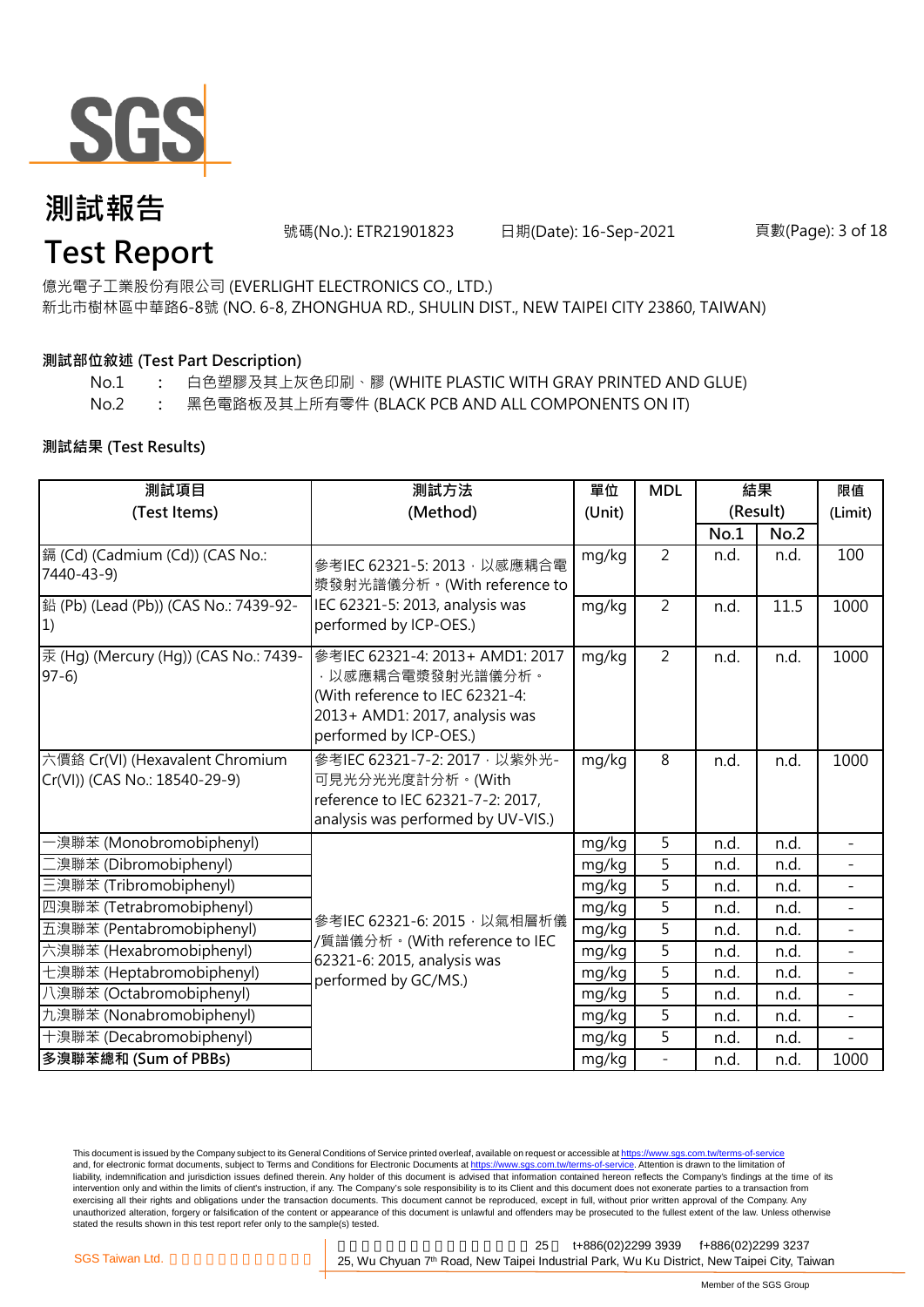

號碼(No.): ETR21901823 日期(Date): 16-Sep-2021 頁數(Page): 4 of 18

# **Test Report**

億光電子工業股份有限公司 (EVERLIGHT ELECTRONICS CO., LTD.) 新北市樹林區中華路6-8號 (NO. 6-8, ZHONGHUA RD., SHULIN DIST., NEW TAIPEI CITY 23860, TAIWAN)

| 測試項目                                                                                         | 測試方法                                                                                                                 | 單位     | <b>MDL</b>               |          | 結果   | 限值                       |
|----------------------------------------------------------------------------------------------|----------------------------------------------------------------------------------------------------------------------|--------|--------------------------|----------|------|--------------------------|
| (Test Items)                                                                                 | (Method)                                                                                                             | (Unit) |                          | (Result) |      | (Limit)                  |
|                                                                                              |                                                                                                                      |        |                          | No.1     | No.2 |                          |
| ·溴聯苯醚 (Monobromodiphenyl ether)                                                              |                                                                                                                      | mg/kg  | 5                        | n.d.     | n.d. |                          |
| 漢聯苯醚 (Dibromodiphenyl ether)                                                                 |                                                                                                                      | mg/kg  | 5                        | n.d.     | n.d. |                          |
| 三溴聯苯醚 (Tribromodiphenyl ether)                                                               |                                                                                                                      | mg/kg  | 5                        | n.d.     | n.d. |                          |
| 四溴聯苯醚 (Tetrabromodiphenyl ether)                                                             |                                                                                                                      | mg/kg  | 5                        | n.d.     | n.d. |                          |
| 五溴聯苯醚 (Pentabromodiphenyl ether)                                                             | 參考IEC 62321-6: 2015, 以氣相層析儀<br>/質譜儀分析。(With reference to IEC<br>62321-6: 2015, analysis was<br>performed by GC/MS.)  | mg/kg  | $\overline{5}$           | n.d.     | n.d. | $\overline{\phantom{0}}$ |
| 六溴聯苯醚 (Hexabromodiphenyl ether)                                                              |                                                                                                                      | mg/kg  | 5                        | n.d.     | n.d. |                          |
| 七溴聯苯醚 (Heptabromodiphenyl ether)                                                             |                                                                                                                      | mg/kg  | $\overline{5}$           | n.d.     | n.d. |                          |
| 八溴聯苯醚 (Octabromodiphenyl ether)                                                              |                                                                                                                      | mg/kg  | $\overline{5}$           | n.d.     | n.d. |                          |
| 九溴聯苯醚 (Nonabromodiphenyl ether)                                                              |                                                                                                                      | mg/kg  | 5                        | n.d.     | n.d. |                          |
| 十溴聯苯醚 (Decabromodiphenyl ether)                                                              |                                                                                                                      | mg/kg  | 5                        | n.d.     | n.d. |                          |
| 多溴聯苯醚總和 (Sum of PBDEs)                                                                       |                                                                                                                      | mg/kg  | $\overline{\phantom{a}}$ | n.d.     | n.d. | 1000                     |
| 鄰苯二甲酸丁苯甲酯 (BBP) (Butyl benzyl<br>phthalate (BBP)) (CAS No.: 85-68-7)                         | 參考IEC 62321-8: 2017, 以氣相層析儀/<br>質譜儀分析。(With reference to IEC<br>62321-8: 2017, analysis was performed<br>by GC/MS.)  | mg/kg  | 50                       | n.d.     | n.d. | 1000                     |
| 鄰苯二甲酸二丁酯 (DBP) (Dibutyl<br>phthalate (DBP)) (CAS No.: 84-74-2)                               | 參考IEC 62321-8: 2017, 以氣相層析儀/<br>質譜儀分析。(With reference to IEC<br>62321-8: 2017, analysis was performed<br>by GC/MS.)  | mg/kg  | 50                       | n.d.     | n.d. | 1000                     |
| 鄰苯二甲酸二(2-乙基己基)酯 (DEHP) (Di-<br>(2-ethylhexyl) phthalate (DEHP)) (CAS<br>No.: 117-81-7)       | 參考IEC 62321-8: 2017, 以氣相層析儀/<br>質譜儀分析。(With reference to IEC<br>62321-8: 2017, analysis was performed<br>by GC/MS.)  | mg/kg  | 50                       | n.d.     | n.d. | 1000                     |
| 鄰苯二甲酸二異丁酯 (DIBP) (Diisobutyl<br>phthalate (DIBP)) (CAS No.: 84-69-5)                         | 參考IEC 62321-8: 2017 · 以氣相層析儀/<br>質譜儀分析。(With reference to IEC<br>62321-8: 2017, analysis was performed<br>by GC/MS.) | mg/kg  | 50                       | n.d.     | n.d. | 1000                     |
| 鄰苯二甲酸二異癸酯 (DIDP) (Diisodecyl<br>phthalate (DIDP)) (CAS No.: 26761-40-<br>$0,68515 - 49 - 1)$ | 參考IEC 62321-8: 2017, 以氣相層析儀/<br>質譜儀分析。(With reference to IEC<br>62321-8: 2017, analysis was performed<br>by GC/MS.)  | mg/kg  | 50                       | n.d.     | n.d. |                          |

This document is issued by the Company subject to its General Conditions of Service printed overleaf, available on request or accessible at <u>https://www.sgs.com.tw/terms-of-service</u><br>and, for electronic format documents, su liability, indemnification and jurisdiction issues defined therein. Any holder of this document is advised that information contained hereon reflects the Company's findings at the time of its intervention only and within the limits of client's instruction, if any. The Company's sole responsibility is to its Client and this document does not exonerate parties to a transaction from exercising all their rights and obligations under the transaction documents. This document cannot be reproduced, except in full, without prior written approval of the Company. Any<br>unauthorized alteration, forgery or falsif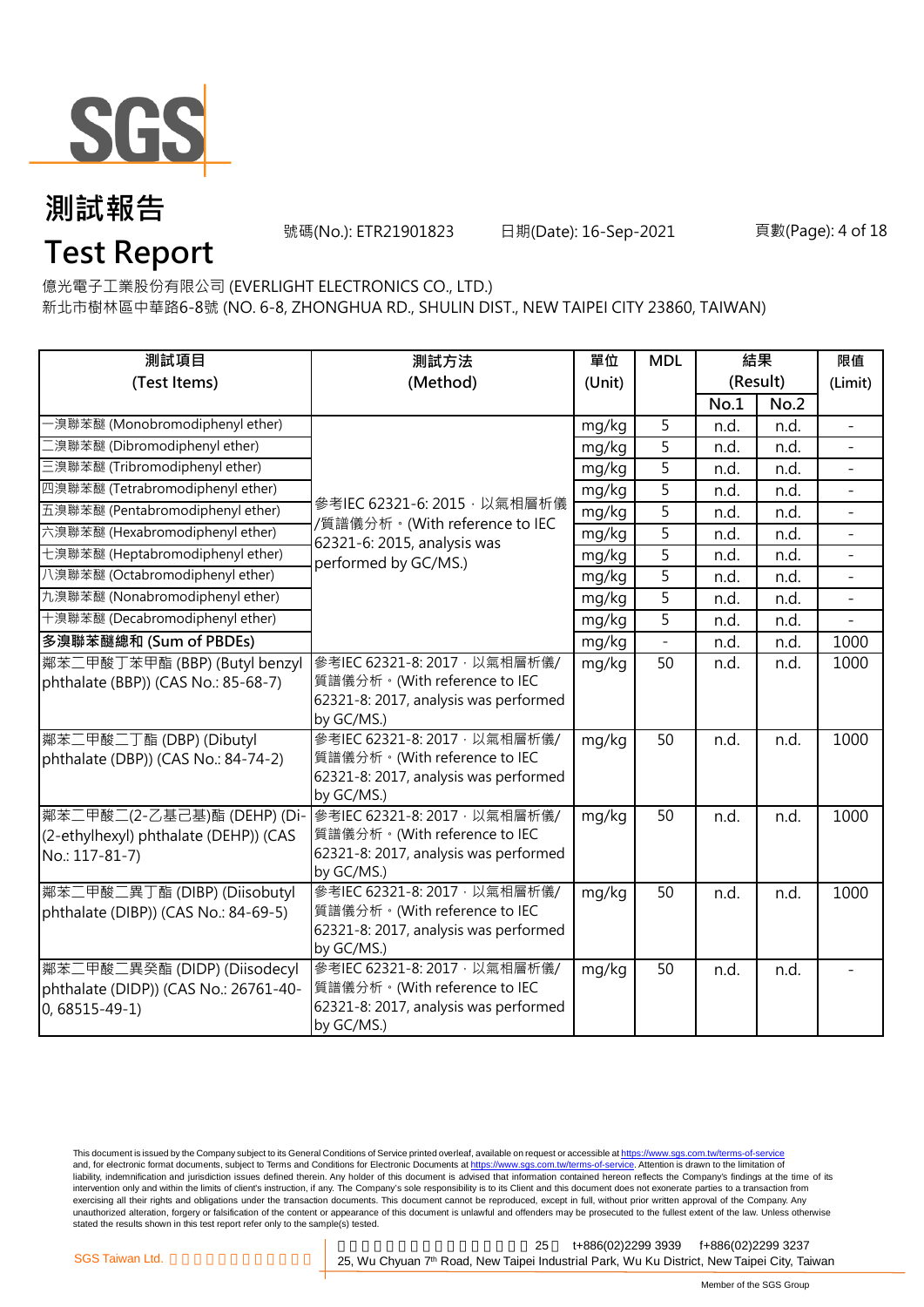

號碼(No.): ETR21901823 日期(Date): 16-Sep-2021 頁數(Page): 5 of 18

## **Test Report**

億光電子工業股份有限公司 (EVERLIGHT ELECTRONICS CO., LTD.) 新北市樹林區中華路6-8號 (NO. 6-8, ZHONGHUA RD., SHULIN DIST., NEW TAIPEI CITY 23860, TAIWAN)

| 測試項目<br>(Test Items)                                                                                                                                                                                                                                                                                        | 測試方法<br>(Method)                                                                                                     | 單位<br>(Unit) | <b>MDL</b> | 結果<br>(Result) |      | 限值<br>(Limit) |
|-------------------------------------------------------------------------------------------------------------------------------------------------------------------------------------------------------------------------------------------------------------------------------------------------------------|----------------------------------------------------------------------------------------------------------------------|--------------|------------|----------------|------|---------------|
|                                                                                                                                                                                                                                                                                                             |                                                                                                                      |              |            | No.1           | No.2 |               |
| 鄰苯二甲酸二異壬酯 (DINP) (Diisononyl<br>phthalate (DINP)) (CAS No.: 28553-12-<br>$0,68515 - 48 - 0$                                                                                                                                                                                                                 | 參考IEC 62321-8: 2017, 以氣相層析儀/<br>質譜儀分析。(With reference to IEC<br>62321-8: 2017, analysis was performed<br>by GC/MS.)  | mg/kg        | 50         | n.d.           | n.d. |               |
| 鄰苯二甲酸二正辛酯 (DNOP) (Di-n-octyl<br>phthalate (DNOP)) (CAS No.: 117-84-0)   質譜儀分析。(With reference to IEC                                                                                                                                                                                                        | 參考IEC 62321-8: 2017 · 以氣相層析儀/<br>62321-8: 2017, analysis was performed<br>by GC/MS.)                                 | mg/kg        | 50         | n.d.           | n.d. |               |
| 鄰苯二甲酸二正戊酯 (DNPP) (Di-n-<br>pentyl phthalate (DNPP)) (CAS No.:<br>$131 - 18 - 0$                                                                                                                                                                                                                             | 參考IEC 62321-8: 2017, 以氣相層析儀/<br>質譜儀分析。(With reference to IEC<br>62321-8: 2017, analysis was performed<br>by GC/MS.)  | mg/kg        | 50         | n.d.           | n.d. |               |
| 鄰苯二甲酸二正己酯 (DNHP) (Di-n-hexyl 參考IEC 62321-8: 2017 · 以氣相層析儀/<br>phthalate (DNHP)) (CAS No.: 84-75-3)                                                                                                                                                                                                          | 質譜儀分析。(With reference to IEC<br>62321-8: 2017, analysis was performed<br>by GC/MS.)                                  | mg/kg        | 50         | n.d.           | n.d. |               |
| 鄰苯二甲酸雙(2-甲氧基乙基)酯 (DMEP)<br>(Bis(2-methoxyethyl) phthalate<br>(DMEP)) (CAS No.: 117-82-8)                                                                                                                                                                                                                    | 參考IEC 62321-8: 2017 · 以氣相層析儀/<br>質譜儀分析。(With reference to IEC<br>62321-8: 2017, analysis was performed<br>by GC/MS.) | mg/kg        | 50         | n.d.           | n.d. |               |
| 六溴環十二烷及所有主要被辨別出的異構物<br>(HBCDD) ( $\alpha$ - HBCDD, $\beta$ - HBCDD, γ-<br>HBCDD) (Hexabromocyclododecane<br>(HBCDD) and all major diastereoisomers<br>identified ( $\alpha$ - HBCDD, $\beta$ - HBCDD, $\gamma$ -<br>HBCDD)) (CAS No.: 25637-99-4, 3194-<br>55-6 (134237-51-7, 134237-50-6,<br>134237-52-8)) | 參考IEC 62321: 2008, 以氣相層析儀/<br>質譜儀分析。(With reference to IEC<br>62321: 2008, analysis was performed<br>by GC/MS.)      | mg/kg        | 5          | n.d.           | n.d. |               |

This document is issued by the Company subject to its General Conditions of Service printed overleaf, available on request or accessible at <u>https://www.sgs.com.tw/terms-of-service</u><br>and, for electronic format documents, su liability, indemnification and jurisdiction issues defined therein. Any holder of this document is advised that information contained hereon reflects the Company's findings at the time of its intervention only and within the limits of client's instruction, if any. The Company's sole responsibility is to its Client and this document does not exonerate parties to a transaction from exercising all their rights and obligations under the transaction documents. This document cannot be reproduced, except in full, without prior written approval of the Company. Any<br>unauthorized alteration, forgery or falsif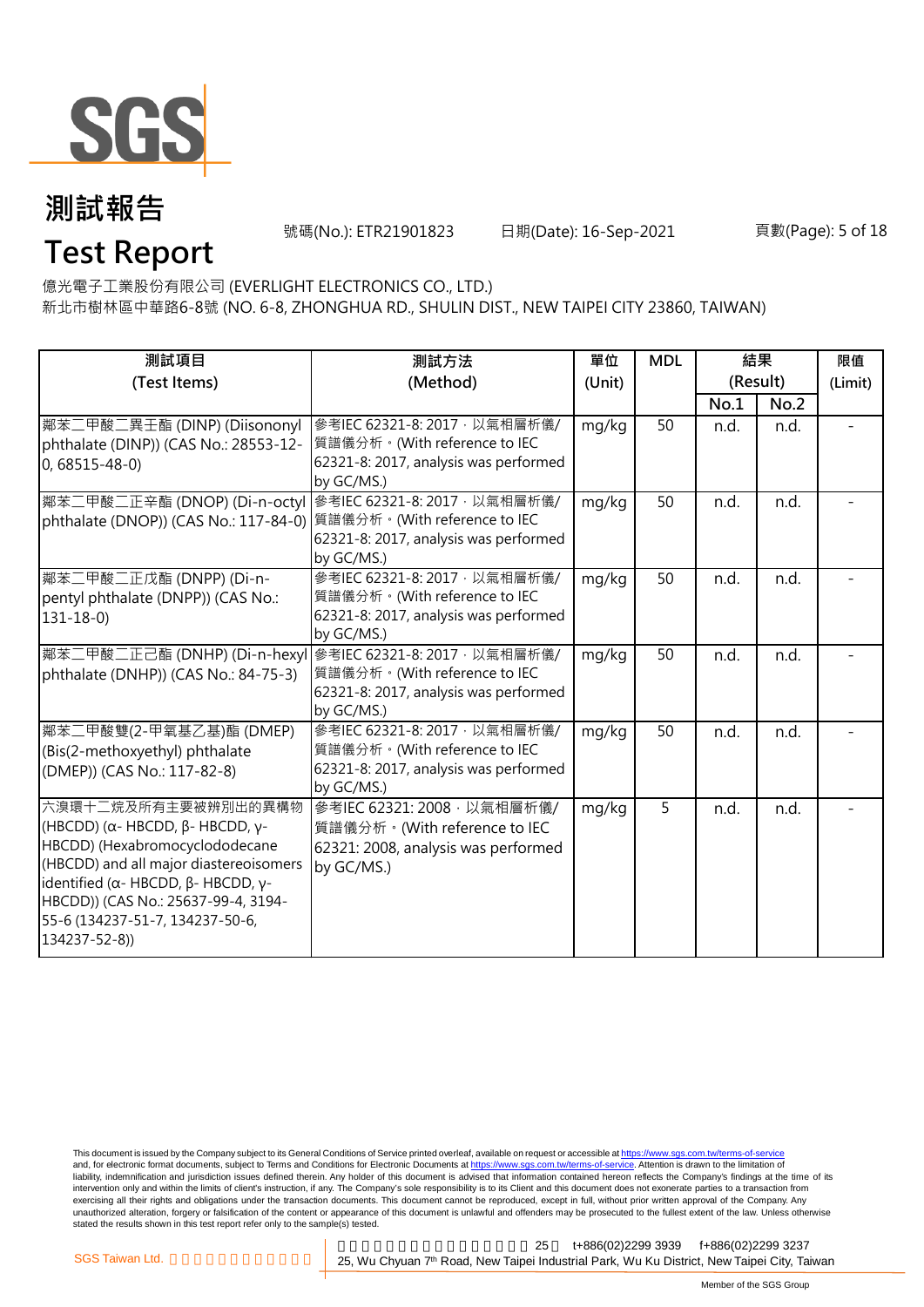

號碼(No.): ETR21901823 日期(Date): 16-Sep-2021 頁數(Page): 6 of 18

# **Test Report**

億光電子工業股份有限公司 (EVERLIGHT ELECTRONICS CO., LTD.)

新北市樹林區中華路6-8號 (NO. 6-8, ZHONGHUA RD., SHULIN DIST., NEW TAIPEI CITY 23860, TAIWAN)

| 測試項目<br>(Test Items)                                    | 測試方法<br>(Method)                                          | 單位<br>(Unit) | <b>MDL</b> | 結果<br>(Result) |      | 限值<br>(Limit) |
|---------------------------------------------------------|-----------------------------------------------------------|--------------|------------|----------------|------|---------------|
|                                                         |                                                           |              |            | No.1           | No.2 |               |
| 多環芳香烴 (Polycyclic Aromatic<br>Hydrocarbons) (PAHs)      |                                                           |              |            |                |      |               |
| 苯駢(a)芘 (Benzo[a]pyrene) (CAS No.: 50-<br>$32-8$         |                                                           | mg/kg        | 0.2        | n.d.           | n.d. | Δ             |
| 苯駢(e)芘 (Benzo[e]pyrene) (CAS No.:<br>$192 - 97 - 2$     |                                                           | mg/kg        | 0.2        | n.d.           | n.d. | $\Delta$      |
| 苯駢蒽 (Benzo[a]anthracene) (CAS No.:<br>$56 - 55 - 3$     |                                                           | mg/kg        | 0.2        | n.d.           | n.d. | Δ             |
| 苯(b)苯駢芴 (Benzo[b]fluoranthene) (CAS<br>No.: 205-99-2)   |                                                           | mg/kg        | 0.2        | n.d.           | n.d. | $\Delta$      |
| 苯(j)苯駢芴 (Benzo[j]fluoranthene) (CAS<br>No.: 205-82-3)   |                                                           | mg/kg        | 0.2        | n.d.           | n.d. | $\Delta$      |
| 苯(k)苯駢芴 (Benzo[k]fluoranthene) (CAS<br>No.: 207-08-9)   | 參考AfPS GS 2019:01 PAK, 以氣相層                               | mg/kg        | 0.2        | n.d.           | n.d. | $\Delta$      |
| 蔰 (Chrysene) (CAS No.: 218-01-9)                        | 析儀/質譜儀分析。(With reference to                               | mg/kg        | 0.2        | n.d.           | n.d. | Δ             |
| 二苯駢蒽 (Dibenzo[a,h]anthracene) (CAS<br>No.: 53-70-3)     | AfPS GS 2019:01 PAK, analysis was<br>performed by GC/MS.) | mg/kg        | 0.2        | n.d.           | n.d. | Δ             |
| 苯駢苝 (Benzo[g,h,i]perylene) (CAS No.:<br>$191 - 24 - 2)$ |                                                           | mg/kg        | 0.2        | n.d.           | n.d. | $\Delta$      |
| 茚酮芘 (Indeno[1,2,3-c,d]pyrene) (CAS<br>No.: 193-39-5)    |                                                           | mg/kg        | 0.2        | n.d.           | n.d. | Δ             |
| 蒽 (Anthracene) (CAS No.: 120-12-7)                      |                                                           | mg/kg        | 0.2        | n.d.           | n.d. | Δ             |
| 苯駢芴 (Fluoranthene) (CAS No.: 206-44-<br>O)              |                                                           | mg/kg        | 0.2        | n.d.           | n.d. | Δ             |
| 菲 (Phenanthrene) (CAS No.: 85-01-8)                     |                                                           | mg/kg        | 0.2        | n.d.           | n.d. | $\Delta$      |
| 芘 (Pyrene) (CAS No.: 129-00-0)                          |                                                           | mg/kg        | 0.2        | n.d.           | n.d. | Δ             |
| 萘 (Naphthalene) (CAS No.: 91-20-3)                      |                                                           | mg/kg        | 0.2        | n.d.           | n.d. | Δ             |
| 多環芳香烴15項總和 (Sum of 15 PAHs)                             |                                                           | mg/kg        |            | n.d.           | n.d. | Δ             |

This document is issued by the Company subject to its General Conditions of Service printed overleaf, available on request or accessible at <u>https://www.sgs.com.tw/terms-of-service</u><br>and, for electronic format documents, su liability, indemnification and jurisdiction issues defined therein. Any holder of this document is advised that information contained hereon reflects the Company's findings at the time of its intervention only and within the limits of client's instruction, if any. The Company's sole responsibility is to its Client and this document does not exonerate parties to a transaction from exercising all their rights and obligations under the transaction documents. This document cannot be reproduced, except in full, without prior written approval of the Company. Any<br>unauthorized alteration, forgery or falsif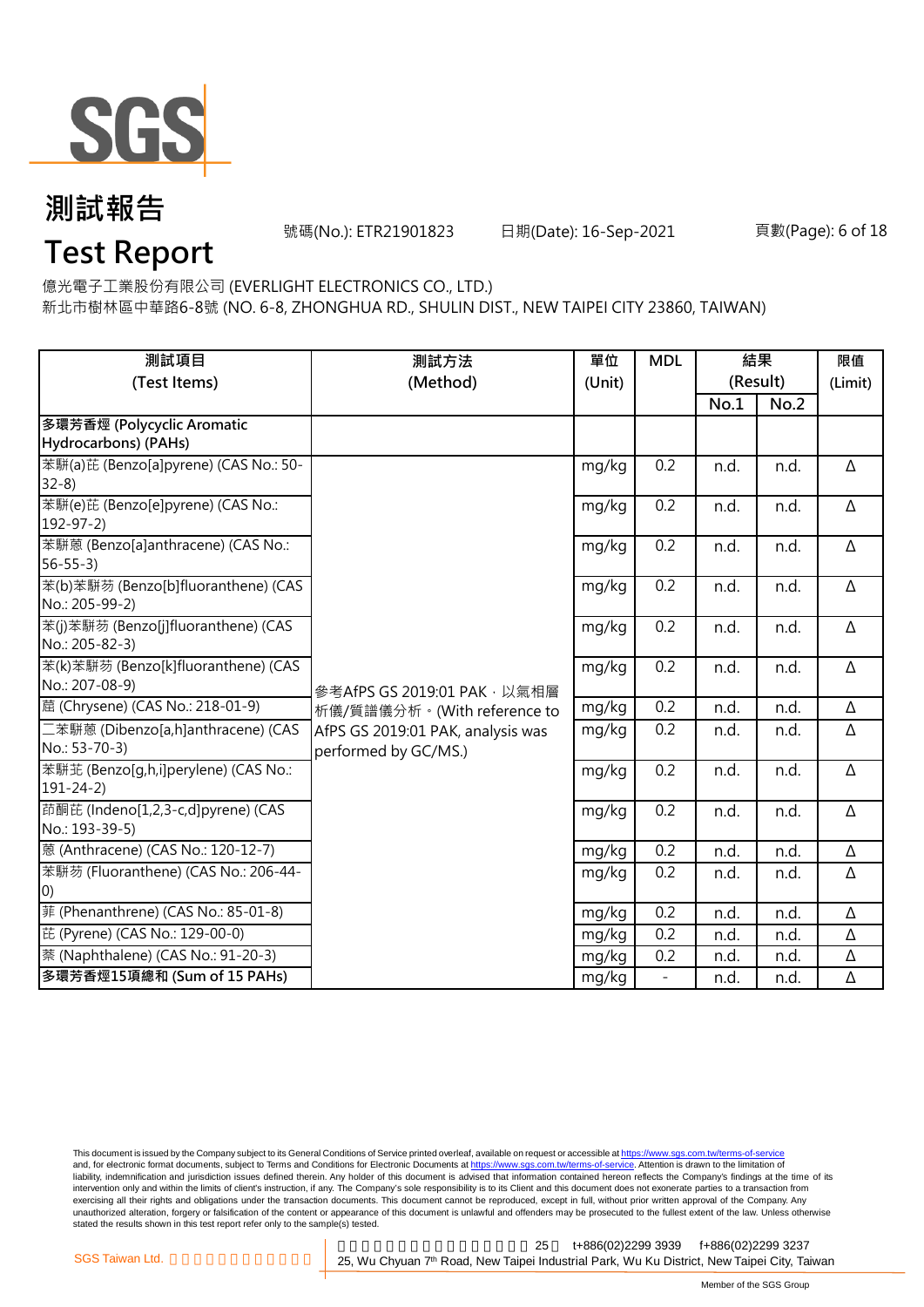

號碼(No.): ETR21901823 日期(Date): 16-Sep-2021 頁數(Page): 7 of 18

# **Test Report**

億光電子工業股份有限公司 (EVERLIGHT ELECTRONICS CO., LTD.) 新北市樹林區中華路6-8號 (NO. 6-8, ZHONGHUA RD., SHULIN DIST., NEW TAIPEI CITY 23860, TAIWAN)

| 測試項目<br>(Test Items)                                                  | 測試方法<br>(Method)                                                                                                         | 單位<br>(Unit) | <b>MDL</b>     | 結果<br>(Result) |      | 限值<br>(Limit) |
|-----------------------------------------------------------------------|--------------------------------------------------------------------------------------------------------------------------|--------------|----------------|----------------|------|---------------|
|                                                                       |                                                                                                                          |              |                | No.1           | No.2 |               |
| 氟 (F) (Fluorine (F)) (CAS No.: 14762-<br>$94-8)$                      |                                                                                                                          | mg/kg        | 50             | 725            | 653  |               |
| 氯 (Cl) (Chlorine (Cl)) (CAS No.: 22537-<br>$15-1)$                    | 參考BS EN 14582: 2016, 以離子層析<br>儀分析。(With reference to BS EN                                                               | mg/kg        | 50             | n.d.           | 237  |               |
| 溴 (Br) (Bromine (Br)) (CAS No.: 10097-<br>$32-2)$                     | 14582: 2016, analysis was performed<br>by $IC.$ )                                                                        | mg/kg        | 50             | n.d.           | n.d. |               |
| [碘 (I) (Iodine (I)) (CAS No.: 14362-44-8)                             |                                                                                                                          | mg/kg        | 50             | 165            | n.d. |               |
| 全氟辛烷磺酸及其鹽類 (PFOS and its<br>salts) (CAS No.: 1763-23-1 and its salts) | 參考CEN/TS 15968: 2010, 以液相層析<br>串聯質譜儀分析。(With reference to<br>CEN/TS 15968: 2010, analysis was<br>performed by LC/MS/MS.) | mg/kg        | 0.01           | n.d.           | n.d. |               |
| 全氟辛酸及其鹽類 (PFOA and its salts)<br>(CAS No.: 335-67-1 and its salts)    | 參考CEN/TS 15968: 2010, 以液相層析<br>串聯質譜儀分析。(With reference to<br>CEN/TS 15968: 2010, analysis was<br>performed by LC/MS/MS.) | mg/kg        | 0.01           | n.d.           | n.d. |               |
| 皴 (Be) (Beryllium (Be)) (CAS No.: 7440-<br>$41 - 7$ )                 | 參考US EPA 3052: 1996, 以感應耦合<br>電漿發射光譜儀分析。(With reference<br>to US EPA 3052: 1996, analysis was<br>performed by ICP-OES.)  | mg/kg        | $\overline{2}$ | n.d.           | n.d. |               |

This document is issued by the Company subject to its General Conditions of Service printed overleaf, available on request or accessible at <u>https://www.sgs.com.tw/terms-of-service</u><br>and, for electronic format documents, su liability, indemnification and jurisdiction issues defined therein. Any holder of this document is advised that information contained hereon reflects the Company's findings at the time of its liability, indemnification and intervention only and within the limits of client's instruction, if any. The Company's sole responsibility is to its Client and this document does not exonerate parties to a transaction from exercising all their rights and obligations under the transaction documents. This document cannot be reproduced, except in full, without prior written approval of the Company. Any<br>unauthorized alteration, forgery or falsif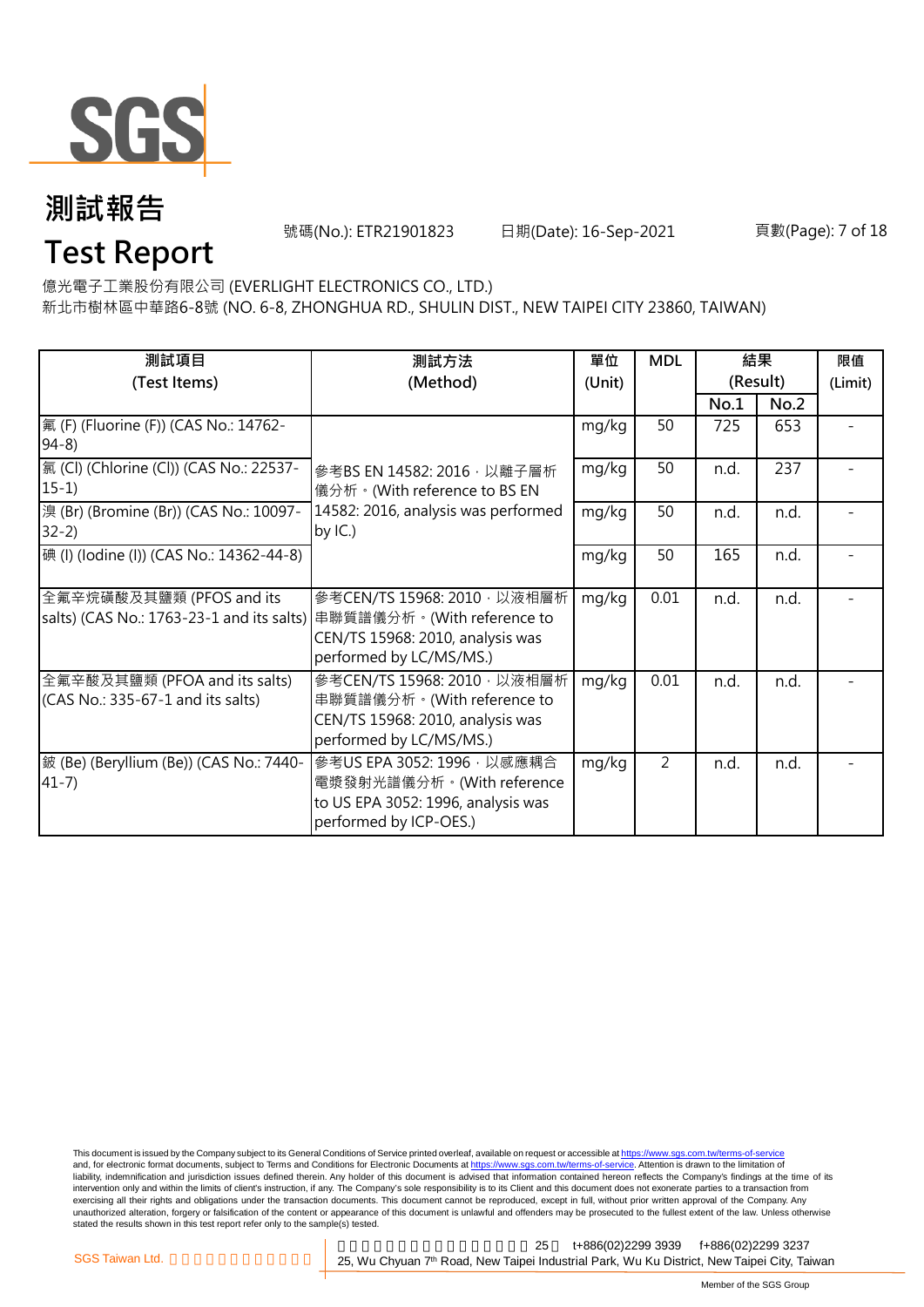

號碼(No.): ETR21901823 日期(Date): 16-Sep-2021 頁數(Page): 8 of 18

# **Test Report**

億光電子工業股份有限公司 (EVERLIGHT ELECTRONICS CO., LTD.) 新北市樹林區中華路6-8號 (NO. 6-8, ZHONGHUA RD., SHULIN DIST., NEW TAIPEI CITY 23860, TAIWAN)

### **備註(Note):**

- 1. mg/kg = ppm;0.1wt% = 1000ppm
- 2. MDL = Method Detection Limit (方法偵測極限值)
- 3. n.d. = Not Detected (未檢出) ; 小於MDL / Less than MDL
- 4. "-" = Not Regulated (無規格值)
- 5. "---" = Not Conducted (未測試項目)
- 6. 符合性結果之判定係以測試結果與限值做比較。(The statement of compliance conformity is based on comparison of testing results and limits.)

This document is issued by the Company subject to its General Conditions of Service printed overleaf, available on request or accessible at https://www.sgs.com.tw/terms-of-service and, for electronic format documents, subject to Terms and Conditions for Electronic Documents at https://www.sgs.com.tw/terms-of-service. Attention is drawn to the limitation of liability, indemnification and jurisdiction issues defined therein. Any holder of this document is advised that information contained hereon reflects the Company's findings at the time of its intervention only and within the limits of client's instruction, if any. The Company's sole responsibility is to its Client and this document does not exonerate parties to a transaction from exercising all their rights and obligations under the transaction documents. This document cannot be reproduced, except in full, without prior written approval of the Company. Any<br>unauthorized alteration, forgery or falsif stated the results shown in this test report refer only to the sample(s) tested.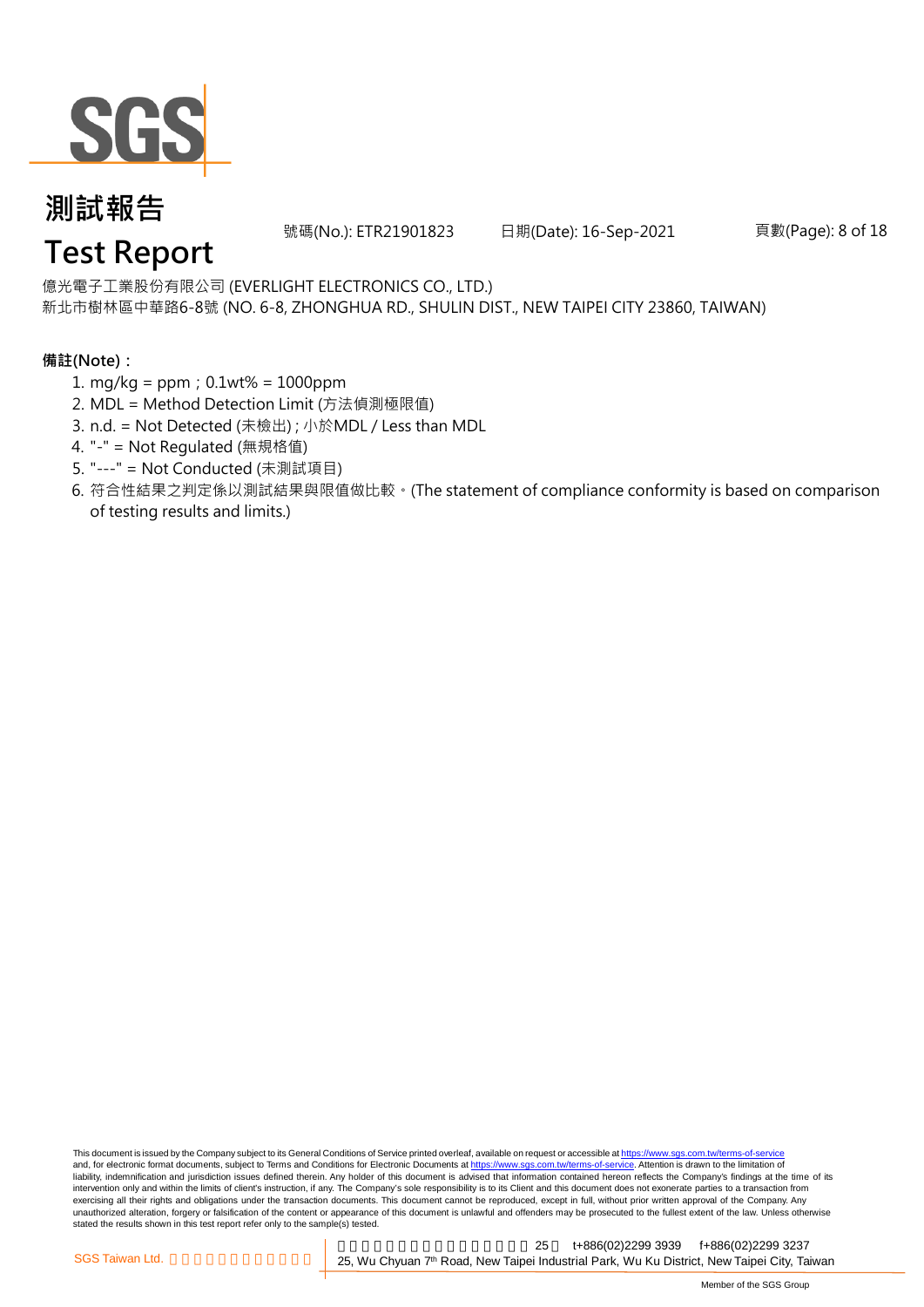

號碼(No.): ETR21901823 日期(Date): 16-Sep-2021 頁數(Page): 9 of 18

# **Test Report**

億光電子工業股份有限公司 (EVERLIGHT ELECTRONICS CO., LTD.) 新北市樹林區中華路6-8號 (NO. 6-8, ZHONGHUA RD., SHULIN DIST., NEW TAIPEI CITY 23860, TAIWAN)

#### **Remark:**

#### Δ **德國產品安全委員會(AfPS): GS PAHs 要求**

**AfPS (German commission for Product Safety): GS PAHs requirements**

|                                 | 第1類(Category 1)                                                                                                                                                                                                                  | 第 2 類(Category 2)                                                                                                                            |                | 第 3 類(Category 3)                                                                                                                                                                                                                        |                              |  |
|---------------------------------|----------------------------------------------------------------------------------------------------------------------------------------------------------------------------------------------------------------------------------|----------------------------------------------------------------------------------------------------------------------------------------------|----------------|------------------------------------------------------------------------------------------------------------------------------------------------------------------------------------------------------------------------------------------|------------------------------|--|
| 項目<br>(Parameter)               | 意圖放入口中的材料或者長時間接 不屬於第 1 類的材料,並意圖或可預<br>觸皮膚(超過 30秒)的<br>2009/48/EC 定義的玩具材料和 3<br>歲以下兒童使用的產品(Materials<br>intended to be placed in the<br>mouth, or materials in toys<br>(Directive 2009/48/EC) or<br>articles for children up to 3 | 或重複的短時間接觸(Materials that<br>are not in Category 1, with<br>skin contact (> 30 seconds) or<br>short-term repetitive contact with<br>the skin) |                | 不屬於第1類或第2類的材料,並意<br>見與皮膚接觸逾 30 秒(長期皮膚接觸) 圖或可預見與皮膚接觸不超過 30 秒<br>(短期皮膚接觸)(Materials not<br>covered by Category 1 or 2, with<br>intended or foreseeable long-term intended or foreseeable short-<br>term skin contact ( $\leq$ 30 seconds)) |                              |  |
|                                 | years of age with intended<br>long-term skin contact (> 30<br>seconds))                                                                                                                                                          | a.<br>用的產品(Use by<br>children under 14) products)                                                                                            | b.<br>consumer | a.<br>供 14 歳以下兒童使 其它產品(Other 供 14 歳以下兒童使<br>用的產品(Use by<br>children under 14) products)                                                                                                                                                  | b.<br>其它產品(Other<br>consumer |  |
| Naphthalene                     | $\leq 1$                                                                                                                                                                                                                         | < 2                                                                                                                                          |                | < 10                                                                                                                                                                                                                                     |                              |  |
| Phenanthrene                    |                                                                                                                                                                                                                                  |                                                                                                                                              |                |                                                                                                                                                                                                                                          |                              |  |
| Anthracene                      | $< 1$ Sum                                                                                                                                                                                                                        | $< 5$ Sum                                                                                                                                    | $< 10$ Sum     | $< 20$ Sum                                                                                                                                                                                                                               | $< 50$ Sum                   |  |
| Fluoranthene                    |                                                                                                                                                                                                                                  |                                                                                                                                              |                |                                                                                                                                                                                                                                          |                              |  |
| Pyrene                          |                                                                                                                                                                                                                                  |                                                                                                                                              |                |                                                                                                                                                                                                                                          |                              |  |
| Benzo[a]anthracene              | ${}< 0.2$                                                                                                                                                                                                                        | ${}< 0.2$                                                                                                                                    | < 0.5          | < 0.5                                                                                                                                                                                                                                    | < 1                          |  |
| Chrysene                        | < 0.2                                                                                                                                                                                                                            | < 0.2                                                                                                                                        | ${}< 0.5$      | < 0.5                                                                                                                                                                                                                                    | < 1                          |  |
| Benzo[b]fluoranthene            | < 0.2                                                                                                                                                                                                                            | < 0.2                                                                                                                                        | < 0.5          | < 0.5                                                                                                                                                                                                                                    | $\leq 1$                     |  |
| Benzo[j]fluoranthene            | < 0.2                                                                                                                                                                                                                            | < 0.2                                                                                                                                        | < 0.5          | < 0.5                                                                                                                                                                                                                                    | $\leq 1$                     |  |
| Benzo[k]fluoranthene            | < 0.2                                                                                                                                                                                                                            | < 0.2                                                                                                                                        | ${}< 0.5$      | < 0.5                                                                                                                                                                                                                                    | $\leq 1$                     |  |
| Benzo[a]pyrene                  | < 0.2                                                                                                                                                                                                                            | ${}< 0.2$                                                                                                                                    | < 0.5          | < 0.5                                                                                                                                                                                                                                    | $\leq 1$                     |  |
| Benzo[e]pyrene                  | < 0.2                                                                                                                                                                                                                            | < 0.2                                                                                                                                        | ${}< 0.5$      | < 0.5                                                                                                                                                                                                                                    | < 1                          |  |
| Indeno[1,2,3-c,d] pyrene        | < 0.2                                                                                                                                                                                                                            | < 0.2                                                                                                                                        | < 0.5          | < 0.5                                                                                                                                                                                                                                    | $\leq 1$                     |  |
| Dibenzo[a,h]anthracene          | < 0.2                                                                                                                                                                                                                            | < 0.2                                                                                                                                        | < 0.5          | < 0.5                                                                                                                                                                                                                                    | < 1                          |  |
| Benzo[g,h,i]perylene            | ${}< 0.2$                                                                                                                                                                                                                        | ${}< 0.2$                                                                                                                                    | < 0.5          | < 0.5                                                                                                                                                                                                                                    | $\leq 1$                     |  |
| 15 項 PAH 總濃度<br>(Sum of 15 PAH) | $\leq 1$                                                                                                                                                                                                                         | < 5                                                                                                                                          | $<10$          | < 20                                                                                                                                                                                                                                     | < 50                         |  |

單位(Unit): mg/kg

This document is issued by the Company subject to its General Conditions of Service printed overleaf, available on request or accessible at https://www.sgs.com.tw/terms-of-service and, for electronic format documents, subject to Terms and Conditions for Electronic Documents at https://www.sgs.com.tw/terms-of-service. Attention is drawn to the limitation of liability, indemnification and jurisdiction issues defined therein. Any holder of this document is advised that information contained hereon reflects the Company's findings at the time of its intervention only and within the limits of client's instruction, if any. The Company's sole responsibility is to its Client and this document does not exonerate parties to a transaction from exercising all their rights and obligations under the transaction documents. This document cannot be reproduced, except in full, without prior written approval of the Company. Any<br>unauthorized alteration, forgery or falsif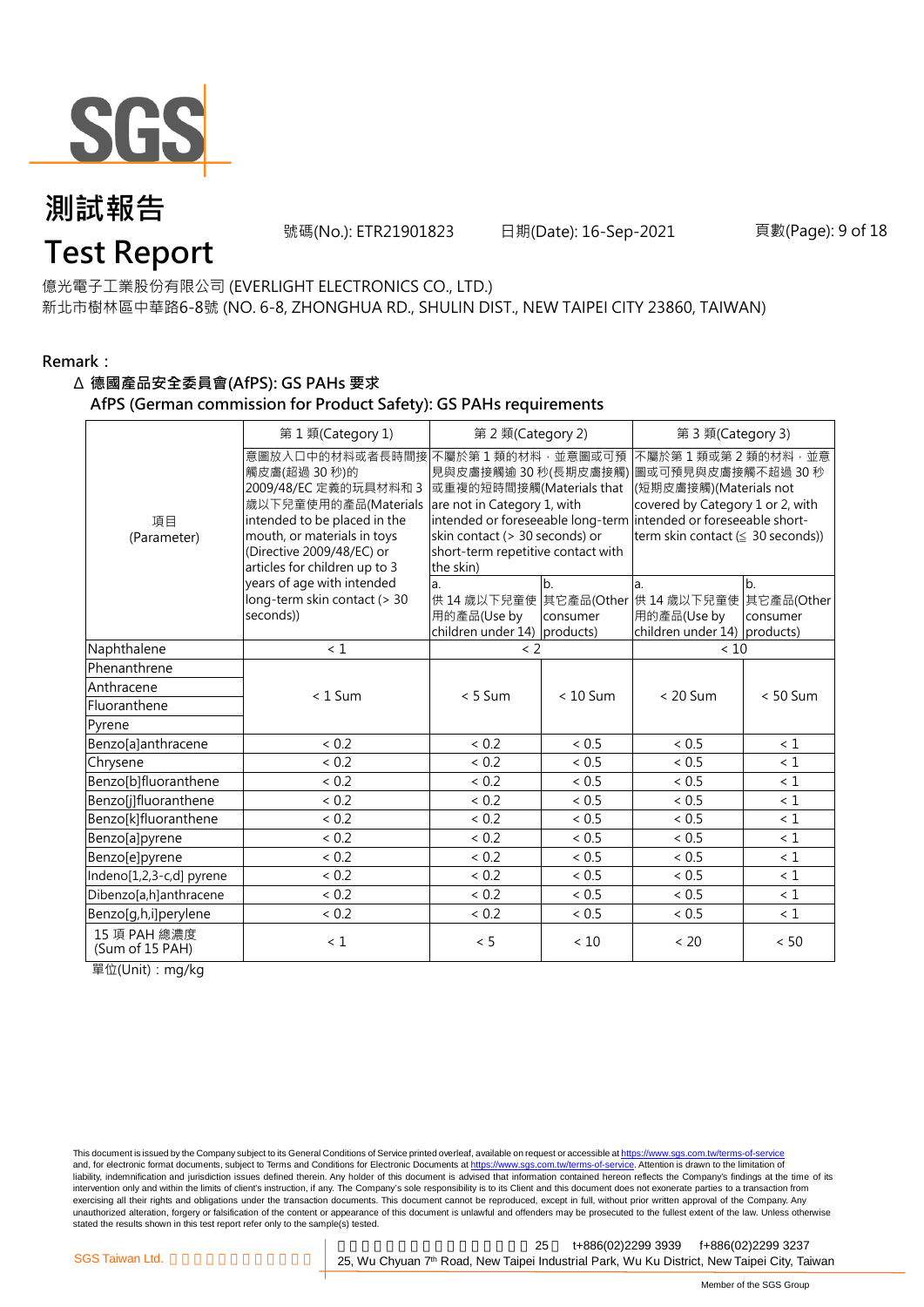

號碼(No.): ETR21901823 日期(Date): 16-Sep-2021 頁數(Page): 10 of 18

# **Test Report**

億光電子工業股份有限公司 (EVERLIGHT ELECTRONICS CO., LTD.) 新北市樹林區中華路6-8號 (NO. 6-8, ZHONGHUA RD., SHULIN DIST., NEW TAIPEI CITY 23860, TAIWAN)

#### **重金屬流程圖 / Analytical flow chart of Heavy Metal**

根據以下的流程圖之條件,樣品已完全溶解。(六價鉻測試方法除外)

These samples were dissolved totally by pre-conditioning method according to below flow chart.



This document is issued by the Company subject to its General Conditions of Service printed overleaf, available on request or accessible at https://www.sgs.com.tw/terms-of-service and, for electronic format documents, subject to Terms and Conditions for Electronic Documents at https://www.sgs.com.tw/terms-of-service. Attention is drawn to the limitation of liability, indemnification and jurisdiction issues defined therein. Any holder of this document is advised that information contained hereon reflects the Company's findings at the time of its intervention only and within the limits of client's instruction, if any. The Company's sole responsibility is to its Client and this document does not exonerate parties to a transaction from exercising all their rights and obligations under the transaction documents. This document cannot be reproduced, except in full, without prior written approval of the Company. Any<br>unauthorized alteration, forgery or falsif stated the results shown in this test report refer only to the sample(s) tested.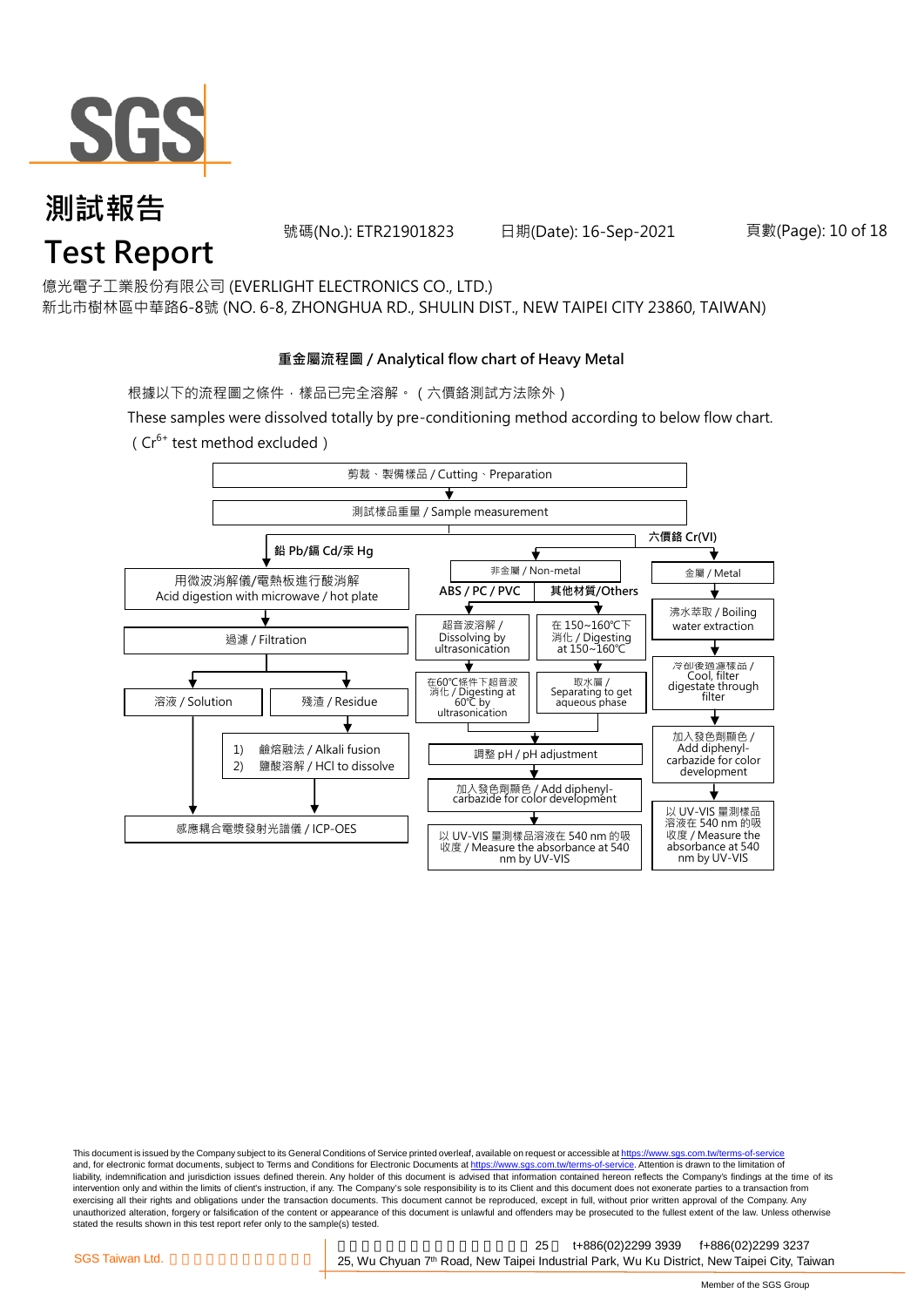

#### 號碼(No.): ETR21901823 日期(Date): 16-Sep-2021 頁數(Page): 11 of 18

# **Test Report**

億光電子工業股份有限公司 (EVERLIGHT ELECTRONICS CO., LTD.) 新北市樹林區中華路6-8號 (NO. 6-8, ZHONGHUA RD., SHULIN DIST., NEW TAIPEI CITY 23860, TAIWAN)

#### **多溴聯苯/多溴聯苯醚分析流程圖 / Analytical flow chart - PBBs/PBDEs**



This document is issued by the Company subject to its General Conditions of Service printed overleaf, available on request or accessible at https://www.sgs.com.tw/terms-of-service and, for electronic format documents, subject to Terms and Conditions for Electronic Documents at https://www.sgs.com.tw/terms-of-service. Attention is drawn to the limitation of liability, indemnification and jurisdiction issues defined therein. Any holder of this document is advised that information contained hereon reflects the Company's findings at the time of its intervention only and within the limits of client's instruction, if any. The Company's sole responsibility is to its Client and this document does not exonerate parties to a transaction from exercising all their rights and obligations under the transaction documents. This document cannot be reproduced, except in full, without prior written approval of the Company. Any<br>unauthorized alteration, forgery or falsif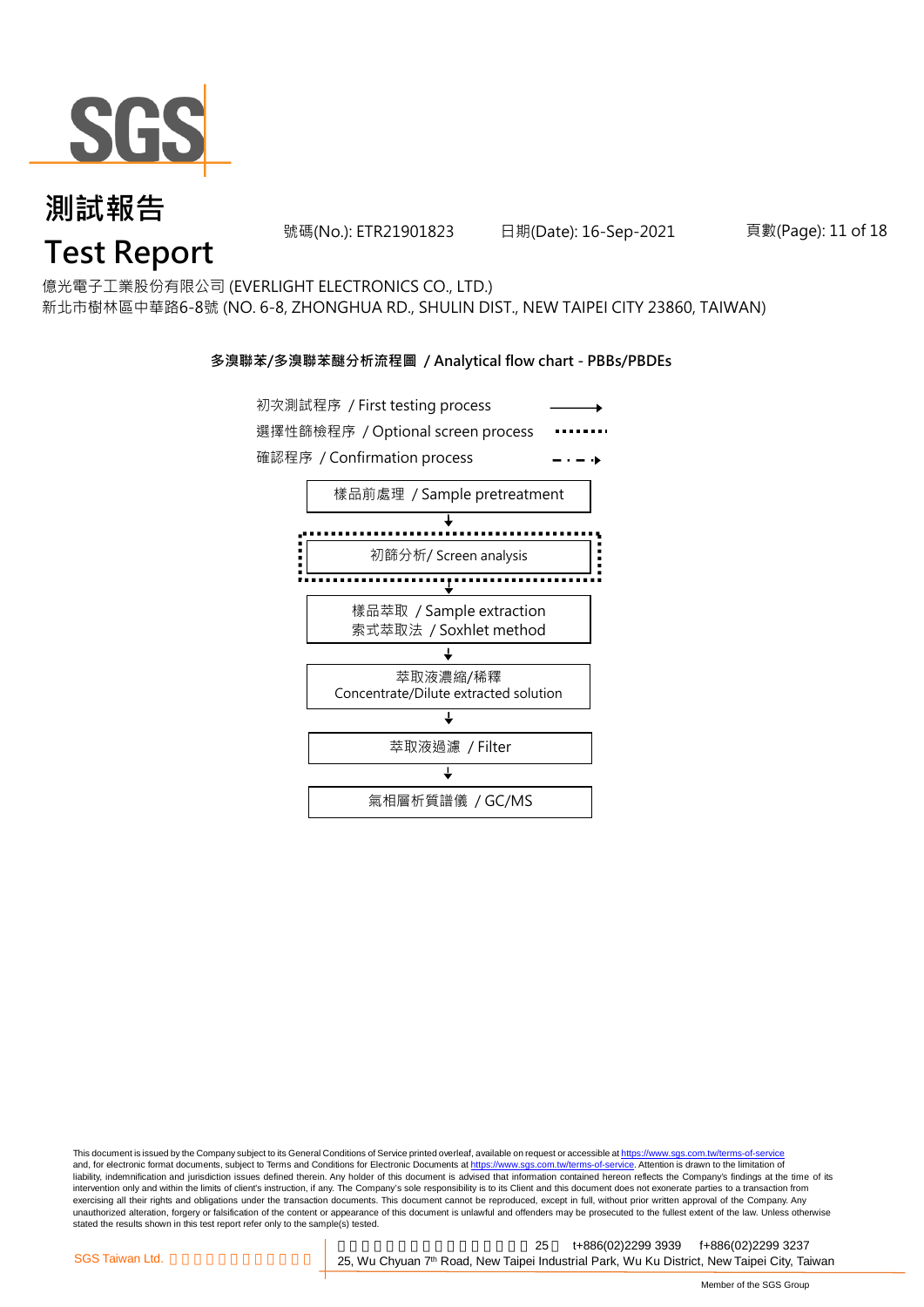

號碼(No.): ETR21901823 日期(Date): 16-Sep-2021 頁數(Page): 12 of 18

# **Test Report**

億光電子工業股份有限公司 (EVERLIGHT ELECTRONICS CO., LTD.) 新北市樹林區中華路6-8號 (NO. 6-8, ZHONGHUA RD., SHULIN DIST., NEW TAIPEI CITY 23860, TAIWAN)

### **可塑劑分析流程圖 / Analytical flow chart - Phthalate**

**【測試方法/Test method: IEC 62321-8】**



This document is issued by the Company subject to its General Conditions of Service printed overleaf, available on request or accessible at <u>https://www.sgs.com.tw/terms-of-service</u><br>and, for electronic format documents, su liability, indemnification and jurisdiction issues defined therein. Any holder of this document is advised that information contained hereon reflects the Company's findings at the time of its intervention only and within the limits of client's instruction, if any. The Company's sole responsibility is to its Client and this document does not exonerate parties to a transaction from exercising all their rights and obligations under the transaction documents. This document cannot be reproduced, except in full, without prior written approval of the Company. Any<br>unauthorized alteration, forgery or falsif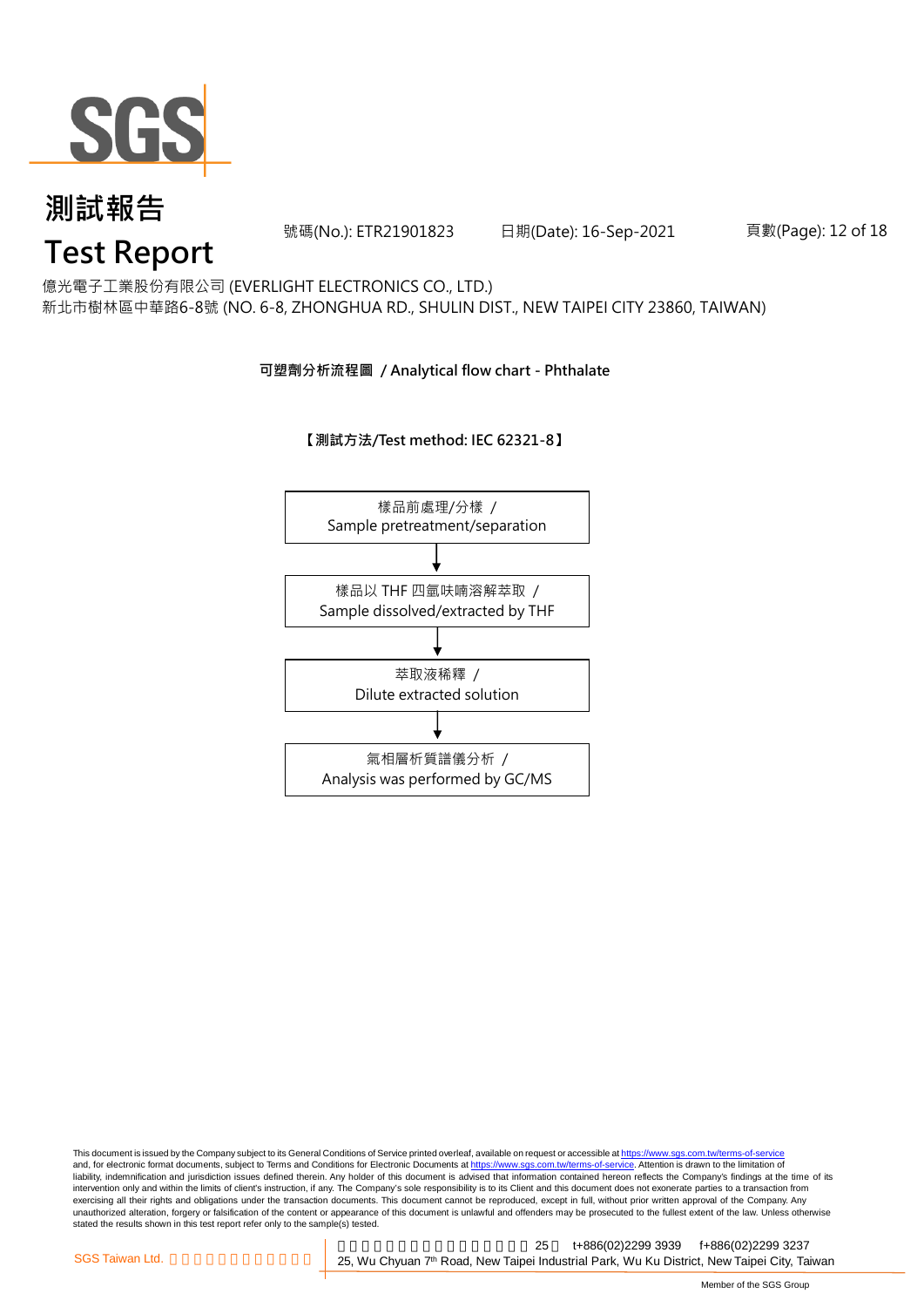

號碼(No.): ETR21901823 日期(Date): 16-Sep-2021 頁數(Page): 13 of 18

# **Test Report**

億光電子工業股份有限公司 (EVERLIGHT ELECTRONICS CO., LTD.) 新北市樹林區中華路6-8號 (NO. 6-8, ZHONGHUA RD., SHULIN DIST., NEW TAIPEI CITY 23860, TAIWAN)

### **六溴環十二烷分析流程圖 / Analytical flow chart - HBCDD**



This document is issued by the Company subject to its General Conditions of Service printed overleaf, available on request or accessible at <u>https://www.sgs.com.tw/terms-of-service</u><br>and, for electronic format documents, su liability, indemnification and jurisdiction issues defined therein. Any holder of this document is advised that information contained hereon reflects the Company's findings at the time of its intervention only and within the limits of client's instruction, if any. The Company's sole responsibility is to its Client and this document does not exonerate parties to a transaction from exercising all their rights and obligations under the transaction documents. This document cannot be reproduced, except in full, without prior written approval of the Company. Any<br>unauthorized alteration, forgery or falsif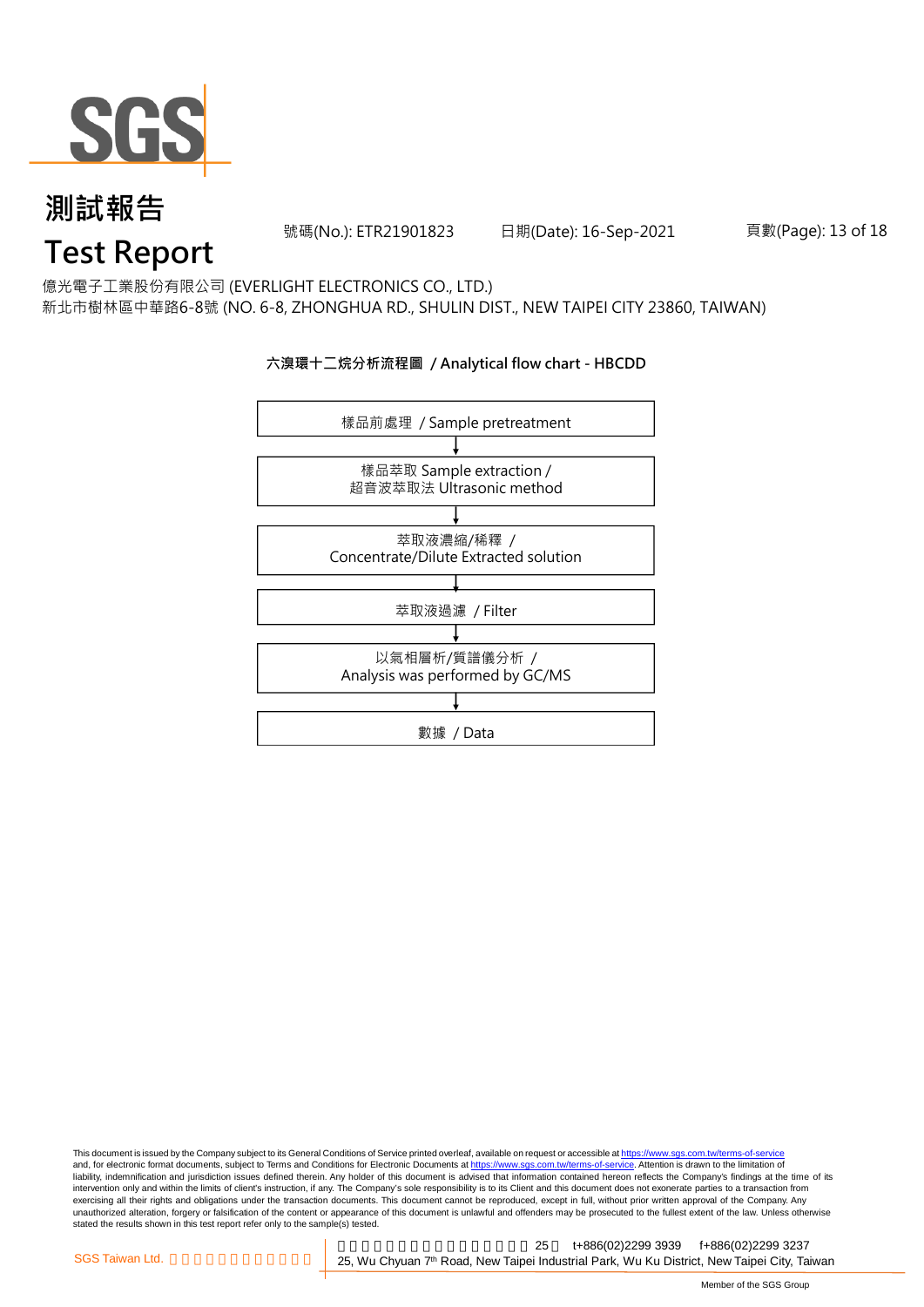

號碼(No.): ETR21901823 日期(Date): 16-Sep-2021 頁數(Page): 14 of 18

# **Test Report**

億光電子工業股份有限公司 (EVERLIGHT ELECTRONICS CO., LTD.) 新北市樹林區中華路6-8號 (NO. 6-8, ZHONGHUA RD., SHULIN DIST., NEW TAIPEI CITY 23860, TAIWAN)



#### **鹵素分析流程圖 / Analytical flow chart - Halogen**

This document is issued by the Company subject to its General Conditions of Service printed overleaf, available on request or accessible at <u>https://www.sgs.com.tw/terms-of-service</u><br>and, for electronic format documents, su liability, indemnification and jurisdiction issues defined therein. Any holder of this document is advised that information contained hereon reflects the Company's findings at the time of its intervention only and within the limits of client's instruction, if any. The Company's sole responsibility is to its Client and this document does not exonerate parties to a transaction from exercising all their rights and obligations under the transaction documents. This document cannot be reproduced, except in full, without prior written approval of the Company. Any<br>unauthorized alteration, forgery or falsif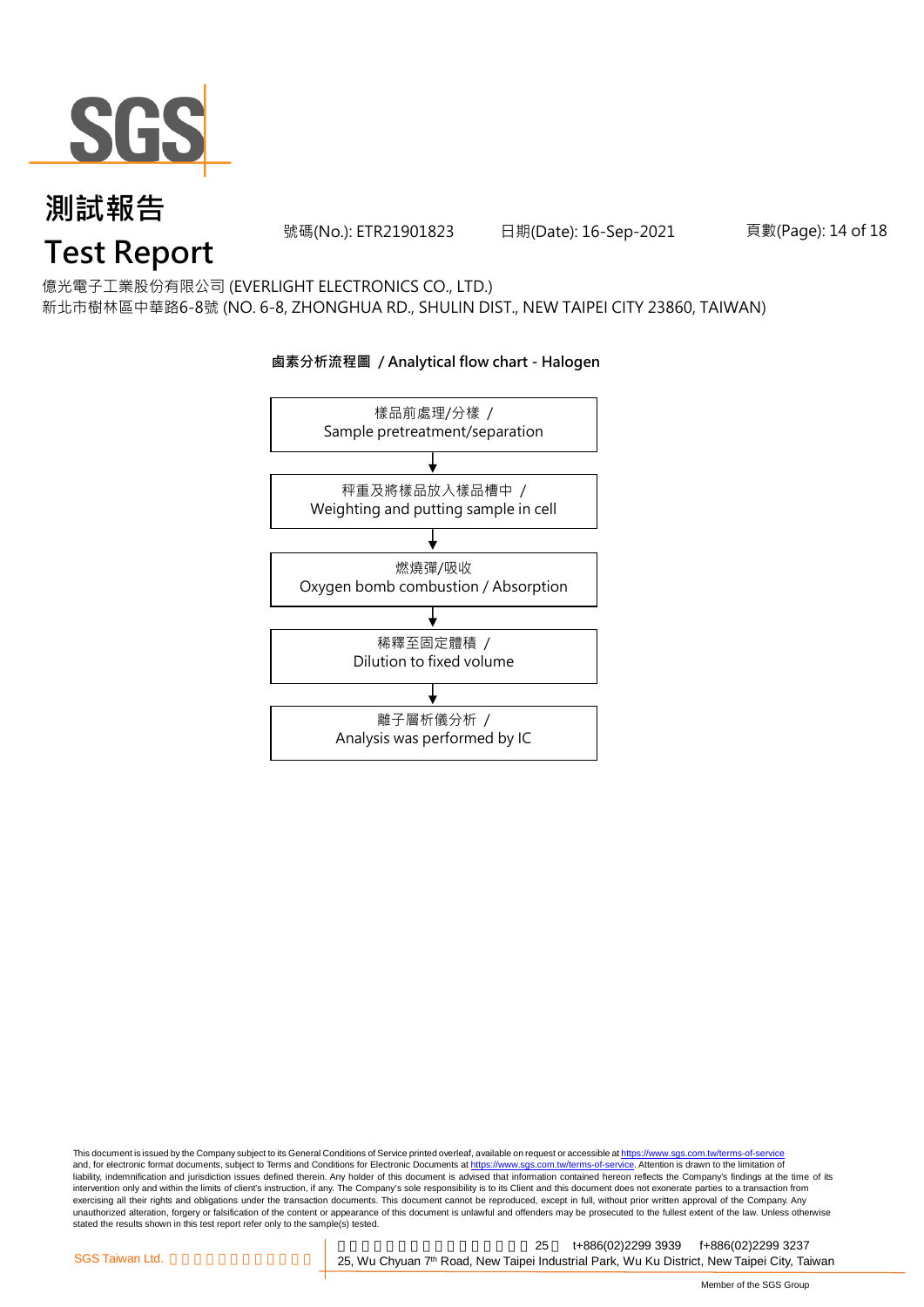

號碼(No.): ETR21901823 日期(Date): 16-Sep-2021 頁數(Page): 15 of 18

# **Test Report**

億光電子工業股份有限公司 (EVERLIGHT ELECTRONICS CO., LTD.) 新北市樹林區中華路6-8號 (NO. 6-8, ZHONGHUA RD., SHULIN DIST., NEW TAIPEI CITY 23860, TAIWAN)

#### **全氟化合物(包含全氟辛酸/全氟辛烷磺酸/其相關化合物等等)分析流程圖 / Analytical flow chart – PFAS (including PFOA/PFOS/its related compound, etc.)**



This document is issued by the Company subject to its General Conditions of Service printed overleaf, available on request or accessible at https://www.sgs.com.tw/terms-of-service and, for electronic format documents, subject to Terms and Conditions for Electronic Documents at https://www.sgs.com.tw/terms-of-service. Attention is drawn to the limitation of liability, indemnification and jurisdiction issues defined therein. Any holder of this document is advised that information contained hereon reflects the Company's findings at the time of its intervention only and within the limits of client's instruction, if any. The Company's sole responsibility is to its Client and this document does not exonerate parties to a transaction from exercising all their rights and obligations under the transaction documents. This document cannot be reproduced, except in full, without prior written approval of the Company. Any<br>unauthorized alteration, forgery or falsif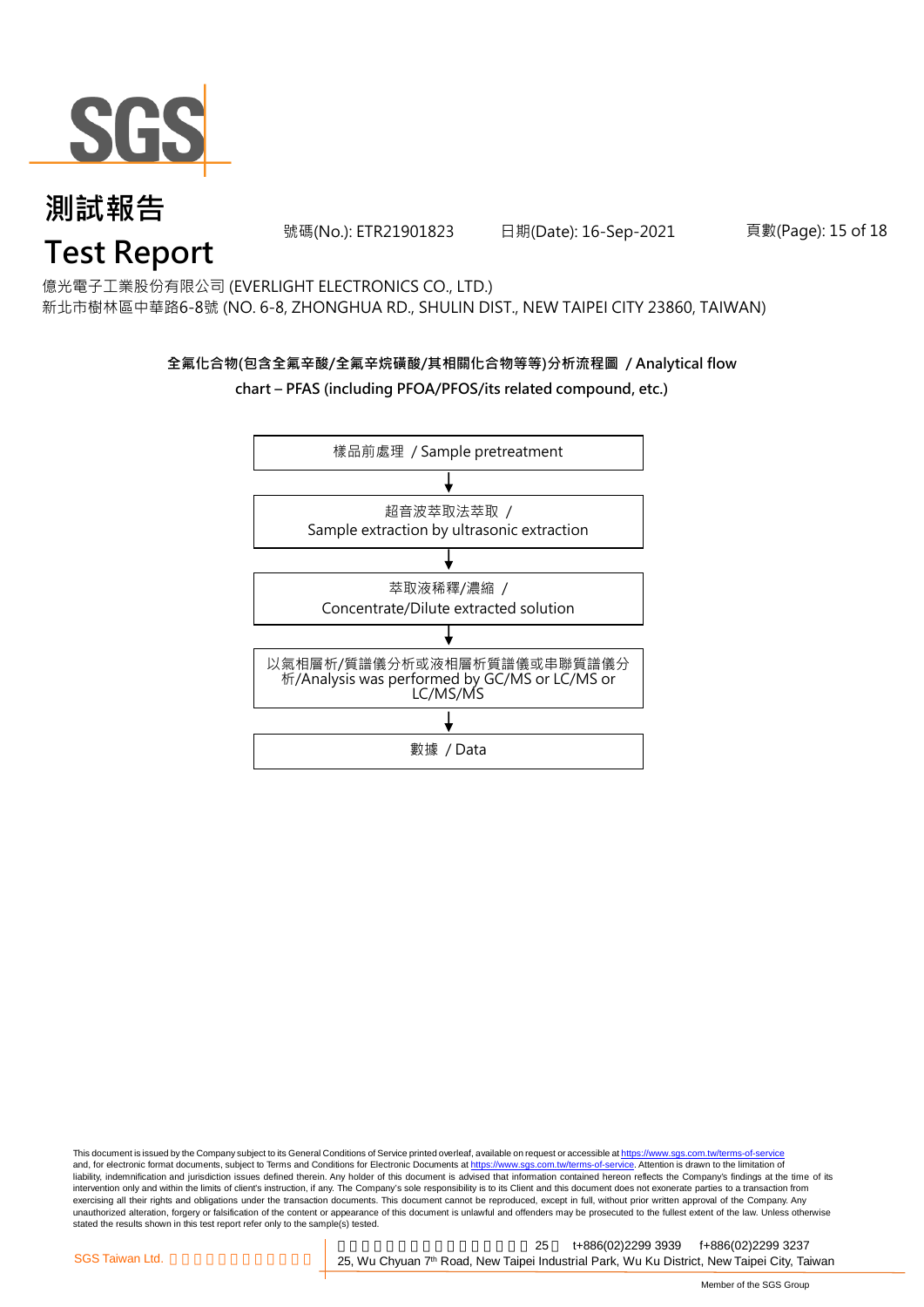

號碼(No.): ETR21901823 日期(Date): 16-Sep-2021 頁數(Page): 16 of 18

# **Test Report**

億光電子工業股份有限公司 (EVERLIGHT ELECTRONICS CO., LTD.) 新北市樹林區中華路6-8號 (NO. 6-8, ZHONGHUA RD., SHULIN DIST., NEW TAIPEI CITY 23860, TAIWAN)



This document is issued by the Company subject to its General Conditions of Service printed overleaf, available on request or accessible at <u>https://www.sgs.com.tw/terms-of-service</u><br>and, for electronic format documents, su liability, indemnification and jurisdiction issues defined therein. Any holder of this document is advised that information contained hereon reflects the Company's findings at the time of its intervention only and within the limits of client's instruction, if any. The Company's sole responsibility is to its Client and this document does not exonerate parties to a transaction from exercising all their rights and obligations under the transaction documents. This document cannot be reproduced, except in full, without prior written approval of the Company. Any<br>unauthorized alteration, forgery or falsif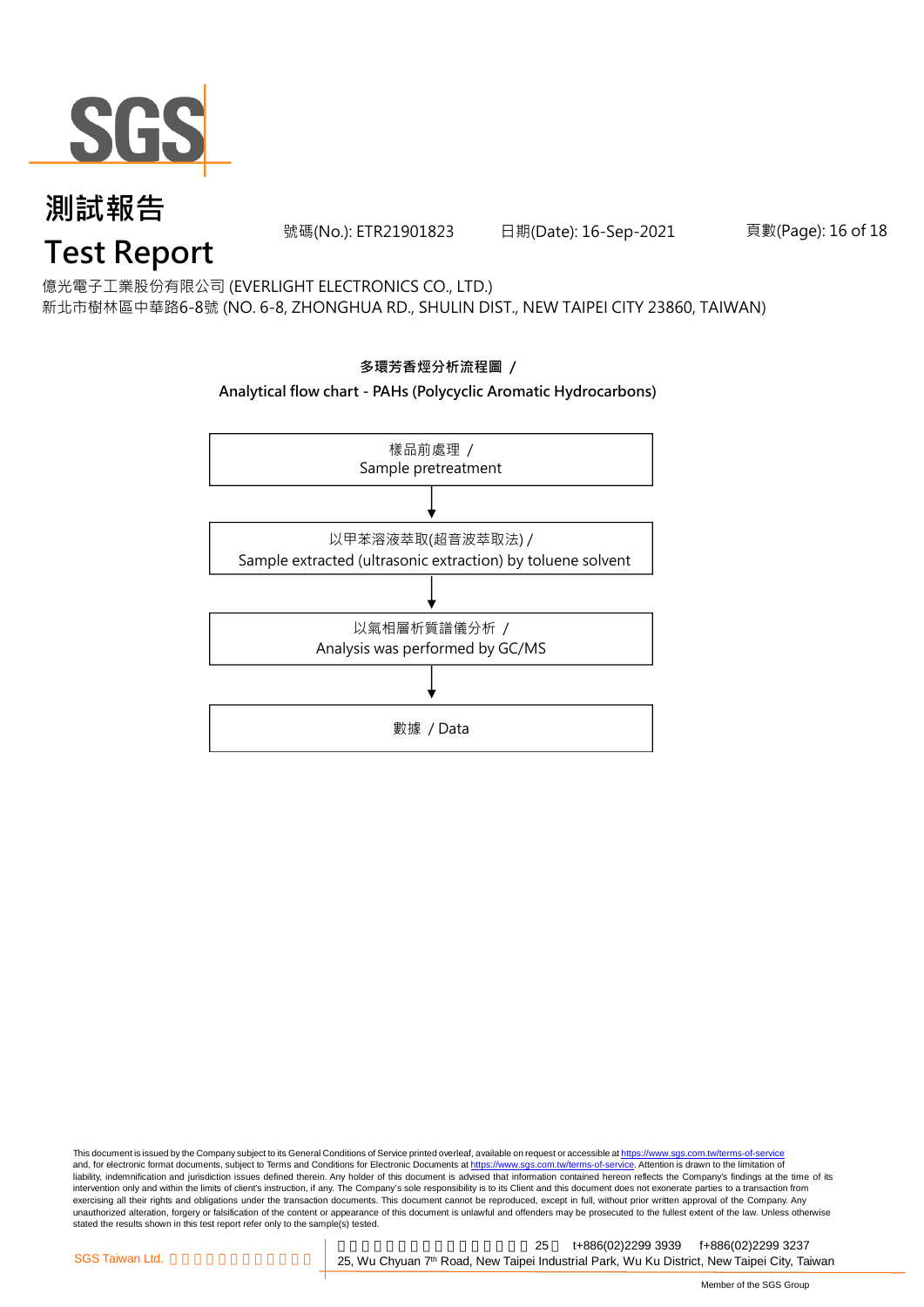

號碼(No.): ETR21901823 日期(Date): 16-Sep-2021 頁數(Page): 17 of 18

# **Test Report**

億光電子工業股份有限公司 (EVERLIGHT ELECTRONICS CO., LTD.) 新北市樹林區中華路6-8號 (NO. 6-8, ZHONGHUA RD., SHULIN DIST., NEW TAIPEI CITY 23860, TAIWAN)

### **元素(含重金屬)分析流程圖 / Analytical flow chart of Elements (Heavy metal included)**

根據以下的流程圖之條件,樣品已完全溶解。

These samples were dissolved totally by pre-conditioning method according to below flow chart.

【參考方法/Reference method:US EPA 3051A、US EPA 3052】



\* US EPA 3051A 方法未添加氫氟酸 / US EPA 3051A method does not add HF.

This document is issued by the Company subject to its General Conditions of Service printed overleaf, available on request or accessible at https://www.sgs.com.tw/terms-of-service and, for electronic format documents, subject to Terms and Conditions for Electronic Documents at https://www.sgs.com.tw/terms-of-service. Attention is drawn to the limitation of liability, indemnification and jurisdiction issues defined therein. Any holder of this document is advised that information contained hereon reflects the Company's findings at the time of its intervention only and within the limits of client's instruction, if any. The Company's sole responsibility is to its Client and this document does not exonerate parties to a transaction from exercising all their rights and obligations under the transaction documents. This document cannot be reproduced, except in full, without prior written approval of the Company. Any<br>unauthorized alteration, forgery or falsif stated the results shown in this test report refer only to the sample(s) tested.